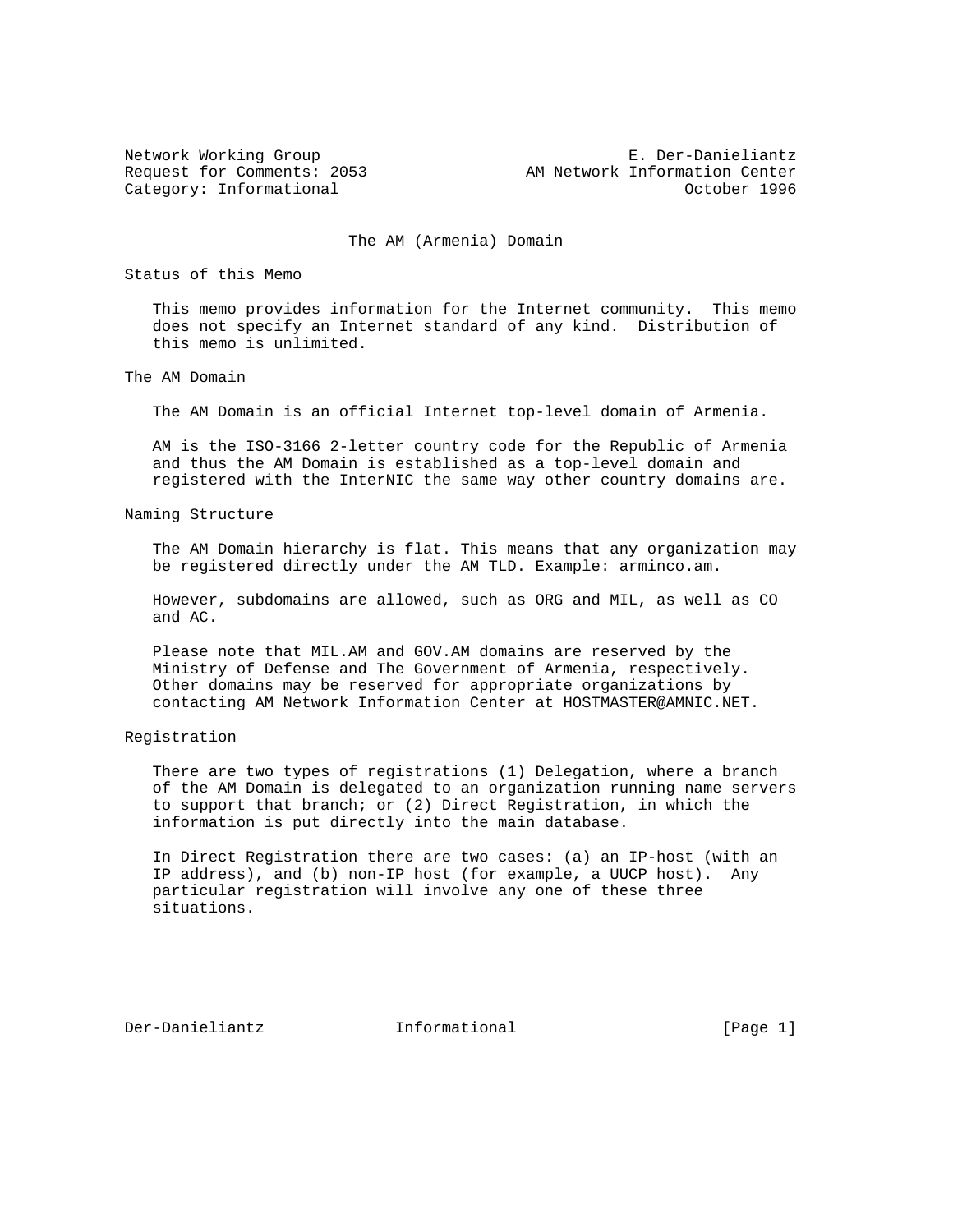The registration is performed by the AM Network Information Center, national Internet registry of Armenia. For more information about AM Network Information Center, please visit:

http://www.amnic.net

## Requirements

 Anyone requesting to register a host in the AM Domain is sent a copy of the "AM second-level domain registration template". It is necessary to fill out this template and send via Internet e-mail to HOSTMASTER@AMNIC.NET for consideration.

 The AM Domain template, is similar to the InterNIC Domain template, but it is not the same. To request a copy of the AM Domain template, send a message to HOSTMASTER@AMNIC.NET.

## References

- [1] Stahl, M., "Domain Administrators Guide", RFC 1032, SRI International, November 1987.
- [2] Lottor, M., "Domain Administrators Operations Guide" RFC 1033, SRI International, November 1987.
- [3] Mockapetris, P., "Domain Names Concepts and Facilities", STD 13, RFC 1034, ISI, November 1987.
	- [4] Mockapetris, P., "Domain Names Implementation and Specification", STD 13, RFC 1035, ISI, November 1987.
	- [5] Dunlap, K., "Name Server Operations Guide for Bind, Release 4.3", UC Berkeley, SMM:11-3.
	- [6] Partridge, C., "Mail Routing and the Domain Name System", STD 14, RFC 974, BBN, January 1986.
	- [7] Albitz, P., C. Liu, "DNS and Bind" Help for UNIX System Administrators, O'Reilly and Associates, Inc., October 1992.
	- [8] Reynolds, J., and J. Postel, "Assigned Numbers", STD 2, RFC 1700, ISI, October 1994.

Der-Danieliantz Informational [Page 2]